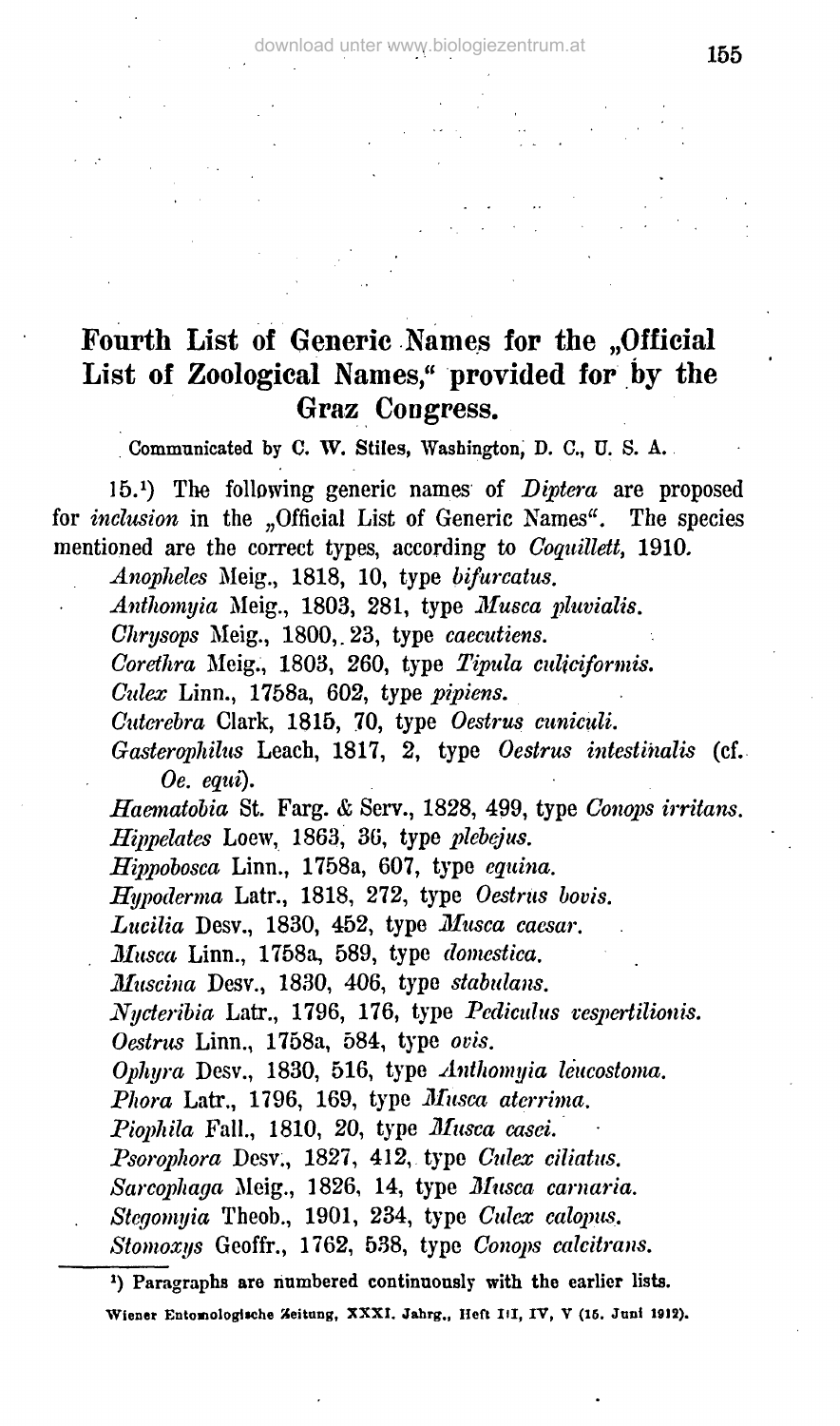*Tabanus* Linn., 1758a, 601, type *bovinus. Tipida* Linn., 1758a, 585, type *oleracea.*

16. The following generic names of *Diptera* are proposed for *exclusion* from the ... Official List", on the ground that they are absolute homonyms and preoccupied.

*Acanthina* Wiedem., 1830, not Fisch., 1806. *Allocotus* Loew, 1872, not Mayr, 1864. *Ammobates* Stann., 1831, not Latr., 1809. *Anepsius* Loew, 1857, not Lec., 1852. *Anoplomerus* Rond., 1856, not Latr., 1844. *Archilestes* Schin., 1866, not Selys, 1862. *Ascia* Meig., 1822, not Scop., 1777. *Aspihta* Löew, 1873, not Foerst., 1862. *Asthenia* Westw., 1842, not. Hiibn., 1816. *Astoma* Lioy, 1864, not Oken, 1815. *Atomaria* Bigot, 1854, not Steph.; 1830. *Atrichia* Loew, 1866, not Schrank, 1803. ' *Blacodes* Loew, 1874, not Dej., 1859. *Blax* Loew, 1872, not Thomps., 1860. *Bracliygasier* Meig., 1826, not Leach, 1817. *Callopistria* Loew, 1873, not Hübn., 1816. *Cantor* Loew, 1866, not Schönh., 1847. *Cer'ia* Fabr., 1794, not Scop., 1763. *Chauna* Loew, 1847, not Illig., 1811. *Chrysonotus* Loew, 1855, not Swains., 1837. *Clytia* Desv., 1830, not Lam., 1812. *Coprina* Zetters., 1837, not Desv., 1830. *Coquilleitia* Willist., 1896, not Uhler, 1890. *Cyrtosoma* Brauer & Bergenst, 1891, not Walk., 1829. *Dendrophila* Lioy, 1864, not Swains., 1837. *Didbasis* Macq., 1834, not Hoffmanns., 1819. *Diphysa* Macq., 1838, not Blainv., 1834. *Discocephala* Macq., 1838, not Lap., 1832. *Empheria* Winn., 1863, not Hag. 1856. *Enicopus* Walk., 1833, not Steph. 1830. *Erichsonia* Desv., 1863, not Westw., 1849. *Eriogaster* Macq., 1838, not Germ., 1811. *Eristicus* Loew., 1848, not Wesm., 1844. *Eudora* Desv., 1863, not Less., 1809. *Eumetopia* Macq., 1847, not Westw., 1837. *Eumetopia* Brauer *&* Bergenst., 1889, not Westw., 1837.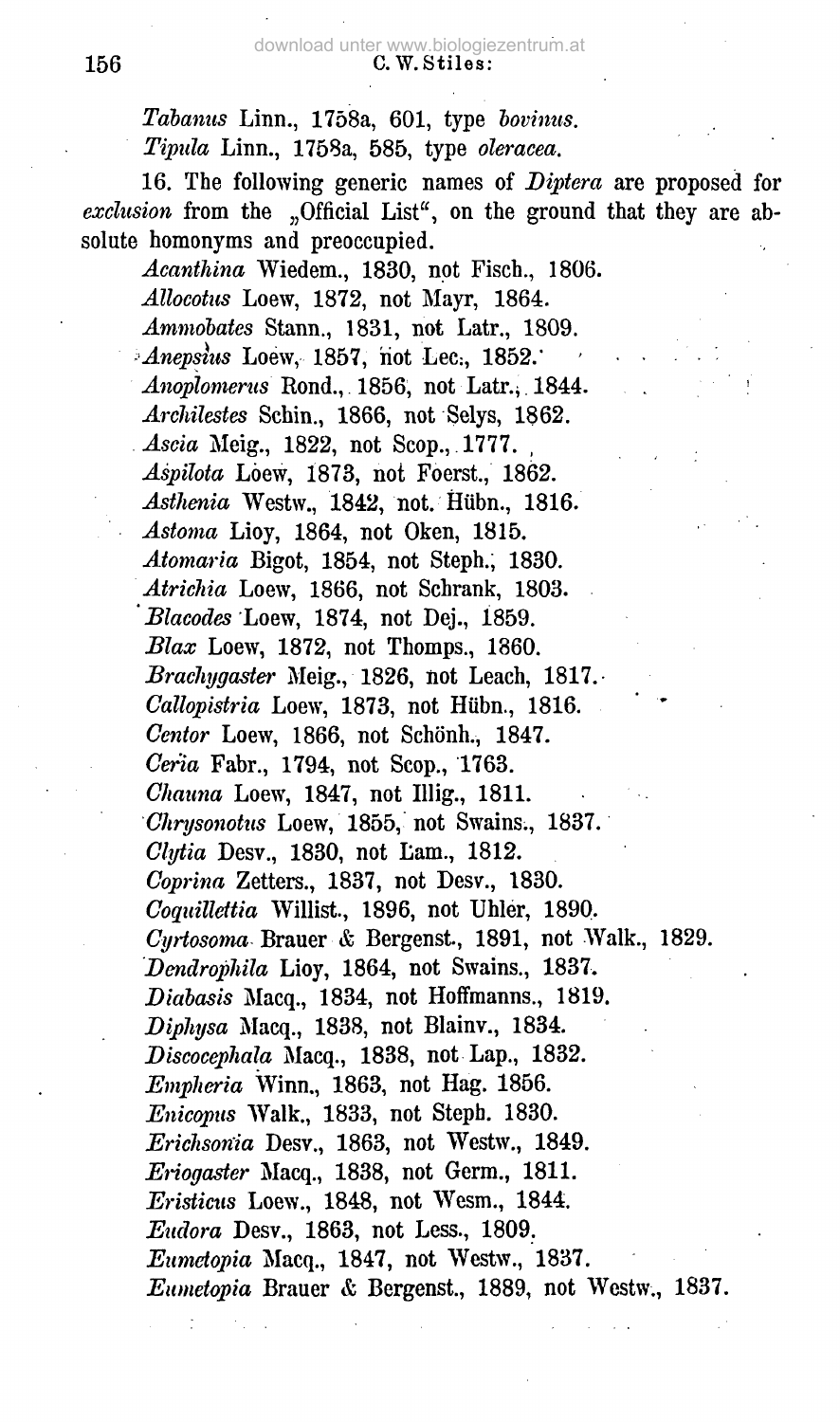*Euphoria* Desv., 1863, not Burm., 1842. *Eurycephala* Röd., 1881, not Lap., 1833. *Exocheila* Rond., 1868, not Rond., 1857. *Fabricia* Meig., 1838, not Blainv., 1828. *Fallenia* Meig., 1838, not Meig., 1820. *Grassia* Theob., 1902, not Fisch, 1885. *Halithea* Hal., 1838, not Sav., 1817. *Helobia* St. Farg. & Serv., 1828, not Steph., 1827. *Heteroneura* Fall., 1823, not Fall., 1810. *Hcterosioma* Rond., 1856, not Hart., 1843. *Himantostoma* Loew, 1863, not Ag. 1862. *Hydroclms* Fall., 1823, not Germ., 1817. *Hyria* Desv., 1863, not Lam., 1819. *Icaria* Schin., 1868, not Sauss., 1853. *Idiotypa* Loew, 1873, not Foerst, 1856. *Isoglossa* Coq., 1895, not Casey, 1893. *Itamus* Loew, 1849, not Schm.-Goeb., 1846. *Latreillia* Desv., 1830, not Roux, 1827. *Lauerania* Theob., 1902, not Grassi & Fel., 1890. *Leptochilus* Loew, 1872, not Sauss., 1852. *Leptopus* Fall., 1823, not Latr., 1809. *Leptopus* Hal., 1831, not Latr., 1809. *Lissa* Meig., 1826, not Leach, 1815. *Lophonotus* Macq., 1838, not Steph., 1829. *Macroclnra* Zetterst., 1838, not Meig., 1803. *Macrurus* Lioy, 1864, not Bonap., 1841. *Meckelia* Desv., 1830, not Leuck., 1828. *Microcera* Zetterst., 1838, not Meig., 1803. *Moclithenis* Loew, 1849, not Schm.-Goeb., 1846. *Mycetina* Rond., 1856, not Muls., 1846. *Myobia* Desv., 1830, not Heyd., 1826. *Odontocera* Macq., 1835, not Serv., 1833. Okenia Zetterst., 1838, not Leuck., 1826. *Omalocephala* Macq., 1843, not Spin., 1839. *Pales* Desv., 1830, not Meig., 1800. *Panoplitcs* Theob., 1900, not Gould, 1853. *Plwncus* Macq., 1838, not Kaup, 1829. *Plagiocera* Macq., 1842, not Klug, 1834. *Plagiotoma* Loew, 1873, not Clap. *&* Lachm.. 1858. *Pkdropus* Hal., 1831, not Kirby, 1826. *Polydonia* Macq., 1850, not Fisch., 1807.

Wiener Entomologische Zeitung, XXXI. Jahrg., Heft III, IV, V (15. Juni 1912).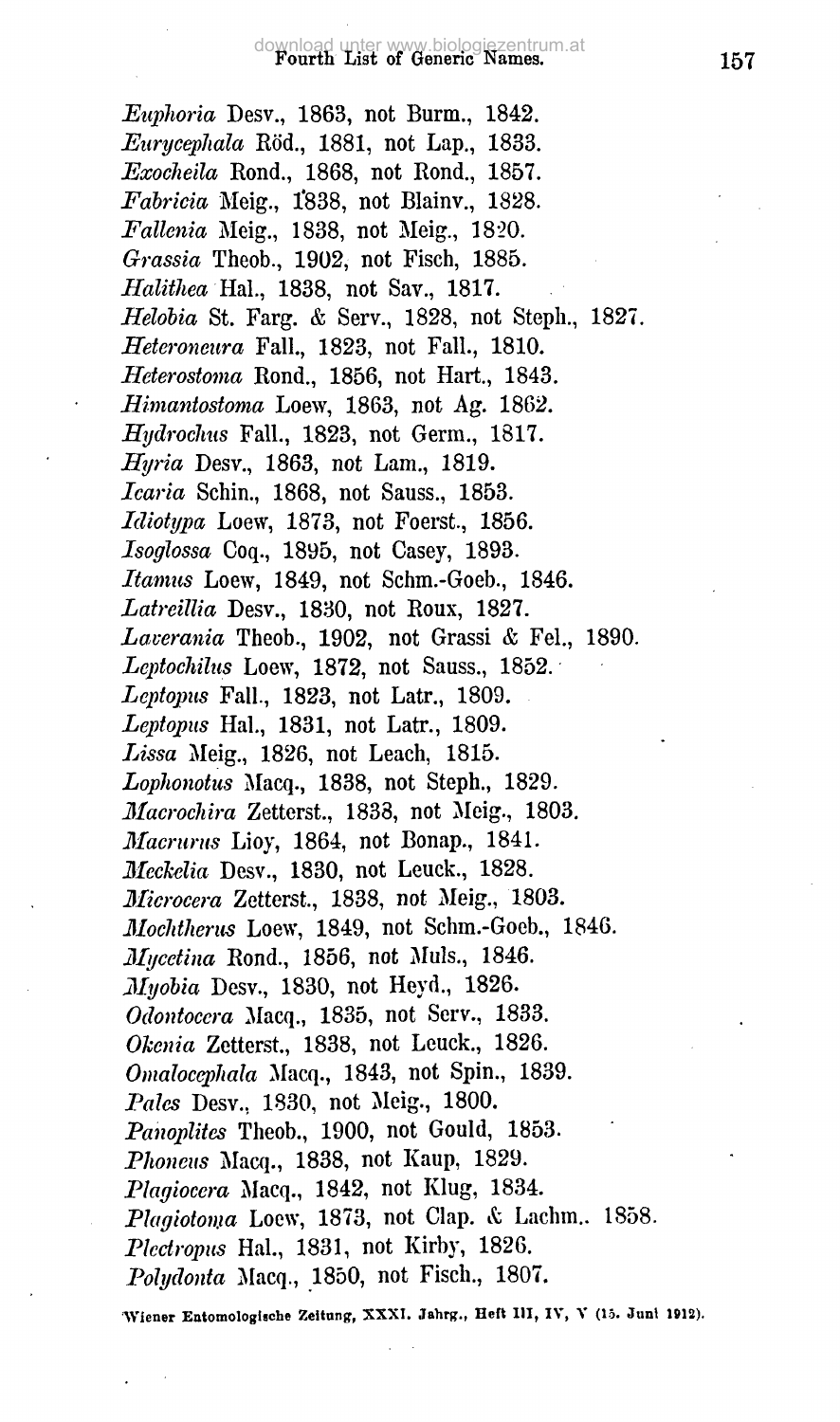*Psilopus* Meig., 1824, not Poli, 1795. *Pygostoliis* Loew, 1866, not Hal., 1833. *BJwpalomyia* Willist., 1895, not Riibsaam., 1892. *Koeselia* Desv., 1830, not Hiibn., 1816. *Mondania* Jaenn., 1867, not Desv., 1850. *Sargus* Fabr., 1798, not Walb., 1792. *Sicus* Latr., 1796, not Scop., 1763. *Stenomacra* Loew, 1873, not Stal, 1870. *Stictocepliala* Loew, 1873, not Stal, 1869. *Siibula* Meig., 1820, not Schum., 1817. *Tetrachaeta* Brauer & Bergenst, 1894, not Ehrenb., 1844. *Tetrachaeta* Stein, 1898, not Ehrenb., 1844. *Triclioptera* Lioy, 1864, not Meig., 1803. *Triodonta* Willist., 1885, not Bory, 1824. *Trujpanea* Macq., 1838, not Schrank, 1795. *Wulpia* Brauer *&* Bergenst., 1893, not Bigot, 1886.

17. These names are published herewith for the information of all persons interested. They will be forwarded by July 1st, 1912, to the International Commission on Zoological Nomenclature, the Commission on Nomenclature of the International Entomological Congress, and to several Entomological Committees and Societies.

18. A vote will be called on these names at the next meeting of the International Commission on Zoological Nomenclature, in the summer of 1913, and any objection to the proposed action should be filed with the Secretary International Commission on Zoological Nomenclature, C. W. Stiles, and stating ground for the objection, not later than May 1, 1913.